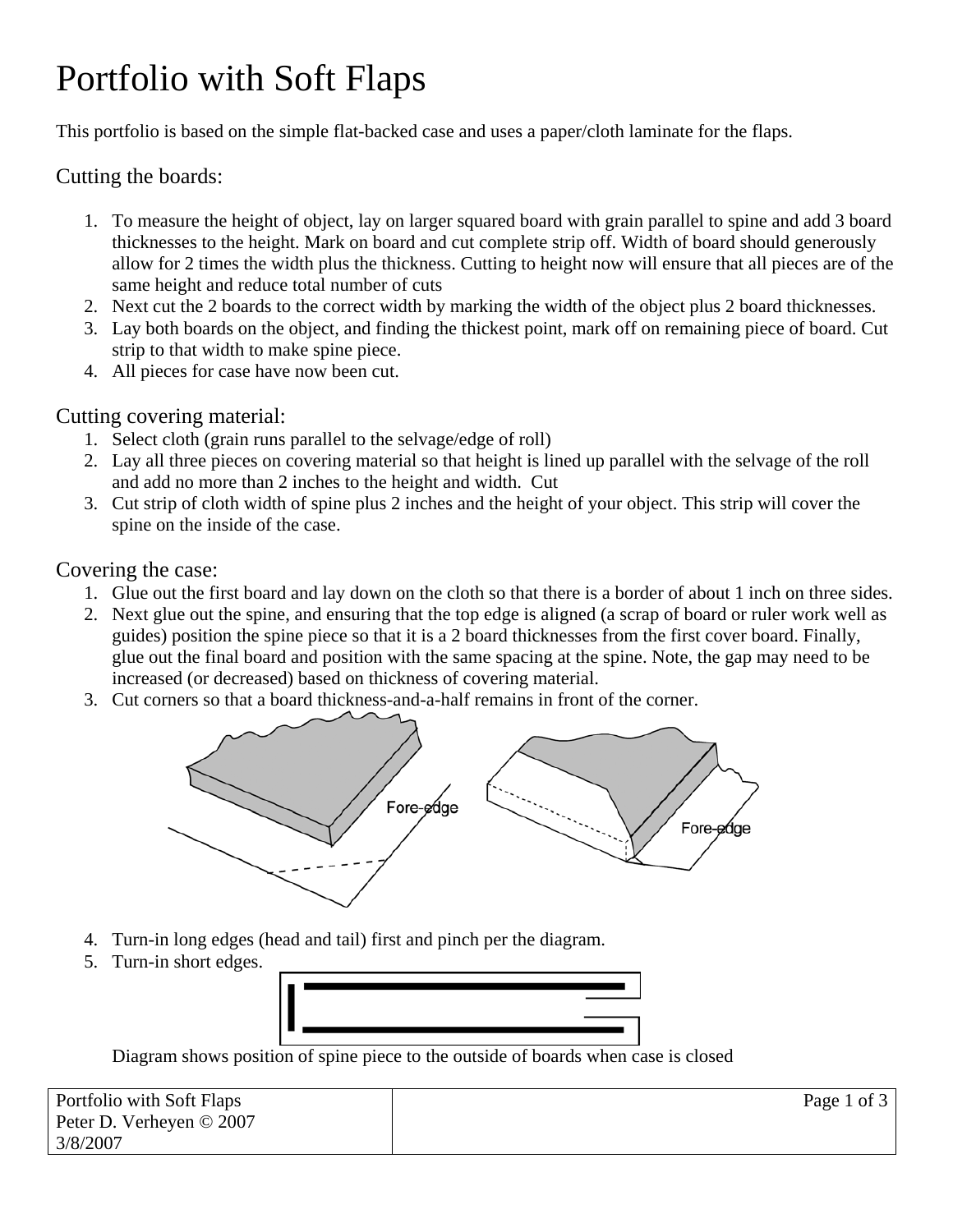- 6. Glue out cloth for inside and lightly center on spine
	- a. Rub down center firmly.
	- b. Work cloth into the groove per diagram
		- i. If cloth is not worked spine, case will not close properly
	- c. Rub down onto board.



Making and attaching flaps:

- 1. Select cloth and paper.
- 2. Measure so that you have sufficient material to have 1 inch on the board plus thickness of object plus width (or  $\frac{1}{2}$  height for top and bottom flaps).
- 3. Grain of all materials should run parallel to the folds.
- 4. Glue out material with greatest expansion (usually paper) and let expand.
- 5. Align edge (parallel to grain) with edge of cloth and carefully smooth on.
	- a. Lay clean wastepaper on top and rub down firmly with bonefolder
	- b. Let dry under weight with blotter or absorbent board on either side.
- 6. Measure for folds, pre-crease with bonefolder, and fold.
- 7. Trim all edges along dotted line per diagram.
- 8. Make template by cutting scrap of board to height and width of object. This will be used to position flaps on cover
- 9. Lay template on inside of cover so that it lines up at the spine and is centered between top and bottom. Beginning with the fore-edge flap, carefully apply glue to cloth side of 1 inch tab and put in position so that the first crease (measured from tab) sits just outside of template. Then repeat with top and bottom flaps. Place board on top and allow to dry.



Page 2 of 3